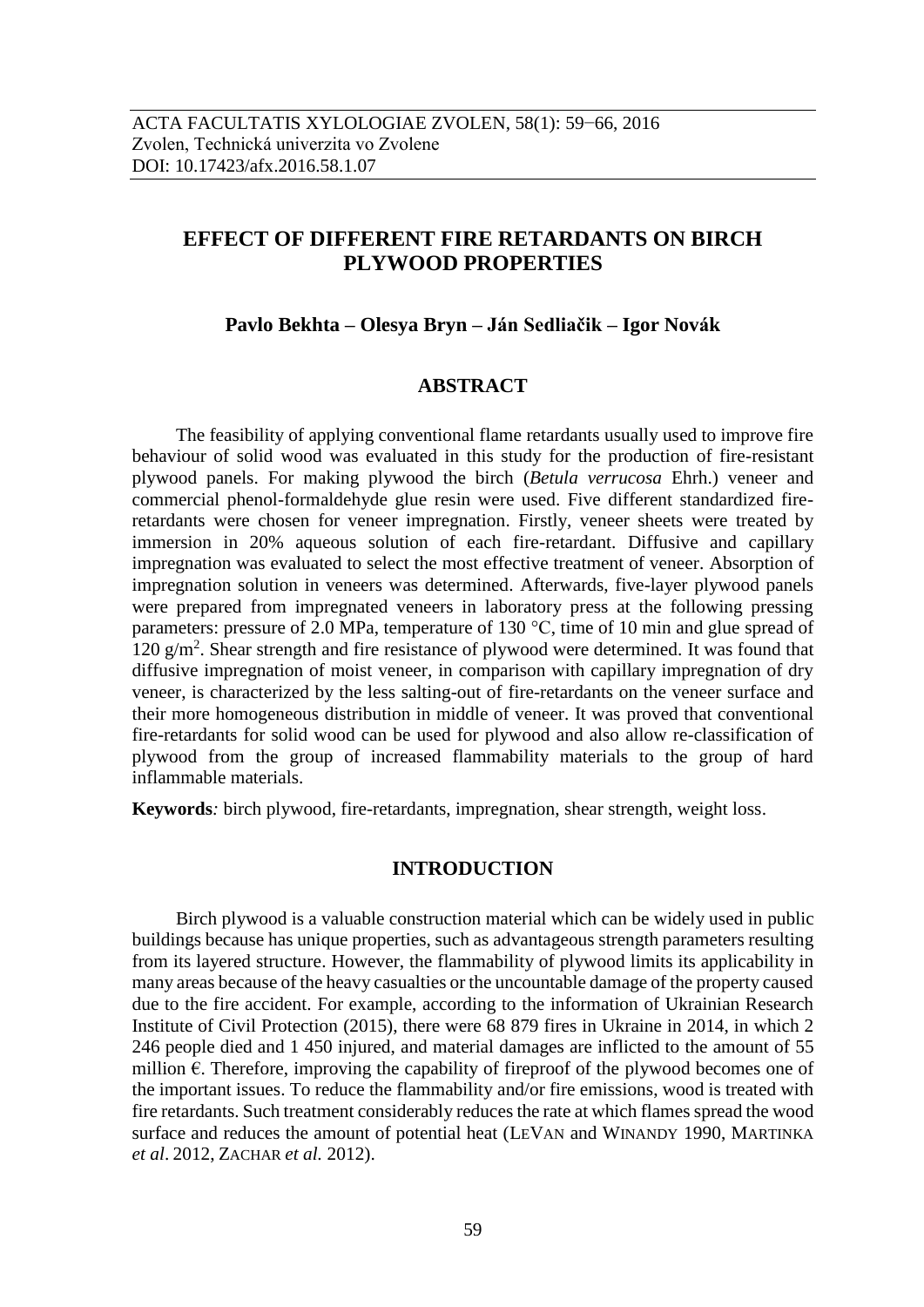There are some main ways of decreasing the flammability of plywood panels: (a) soaking, diffusion or impregnation of the individual veneers before gluing (BORYSIUK *et al.* 2011, FRANCES BUENO *et al.* 2014, GREXA *et al.* 1999, LAUFENBERG *et al.* 2006, MILJKOVIĆ *et al.* 2005, SHIM 1982); (b) incorporation of the fire retardant into the glue used for bonding (GREXA *et al.* 1999, CHENG and WANG 2011, SU *et al.* 1998); (c) impregnating the consolidated plywood with chemicals by vacuum pressure process or other methods (LEVAN *et al.* 1996, KIM 1987, KIM *et al.* 1984); (d) surface treatment by flame retardant coating (CHANG *et al.* 2011, CHOU *et al.* 2009, CHOU *et al.* 2010, CHUANG *et al.* 2010, YEW *et al.* 2015).

Many types of flame retardants are currently used for consumer products. The aim of this study was to explore the possibility of applying conventional flame retardants which are usually used to improve behaviour of wood against fire for the production of fire-resistance plywood panels.

### **MATERIALS AND METHODS**

Rotary cut veneer sheets of birch (*Betula verrucosa* Ehrh.) with dimensions of 250 mm by 250 mm and with thickness of 1.5 mm and conditioned to moisture content of  $6-7\%$  were chosen for the experiments.

Five different conventional fire-retardants SFA, BB, BS, DA, DU (see Tab. 1) which are recommended by GOST 28815-96 to fire-proofing of solid wood were chosen for veneer impregnation. Chemical compositions of fire-retardants are shown in Table 1. The fireretardants were applied in 20% aqueous solution. Two methods were carried out for treated veneers at environmental conditions:

(i) Diffusive impregnation. Individual layers of veneer with moisture content of 60–80% were immersed in 20% aqueous solution of each fire-retardant for 70 min at 20  $^{\circ}$ C.

(ii) Capillary impregnation. Individual layers of veneer with moisture content of 7–10% at first were immersed in 20% hot aqueous solution of each fire-retardant for 30 min at 80–90  $\degree$ C and after that in 20% cold aqueous solutions of the same fire-retardants for 40 min at  $20^{\circ}$ C.

| Fire-retardants | Component                               | Amount $(w:w)$ |
|-----------------|-----------------------------------------|----------------|
| <b>SFA</b>      | Sodium dichromate $(Na_2Cr_2O_7)$       |                |
|                 | Ferrous sulphate (FeSO <sub>4</sub> )   |                |
|                 | Ammonium chloride (NH <sub>4</sub> Cl)  | 10             |
| <b>BS</b>       | Boric acid $(H_3BO_3)$                  |                |
|                 | Sodium carbonate $(Na_2CO_3)$           |                |
| B <sub>B</sub>  | Boric acid $(H_3BO_3)$                  |                |
|                 | Borax ( $Na2B4O7$ )                     |                |
| DA              | Di-ammonium phosphate $((NH_4)_2HPO_4)$ |                |
|                 | Ammonium sulphate $((NH_4)_2SO_4)$      |                |
| DU              | Di-ammonium phosphate $((NH_4)_2HPO_4)$ |                |
|                 | Urea $(CO(NH_2)_2)$                     |                |

#### **Таb. 1 Fire-retardant composition.**

The treatment of veneer was carried out in the bath made from chemically proof material. Veneer was loaded into the bath in a metallic container from stainless steel for the improvement of treatment process. After finishing of treatment process, the container of veneers was removed from bath and was kept over the bath for some time for draining an excess of solution into the bath. Then veneer sheets were folded with their grain direction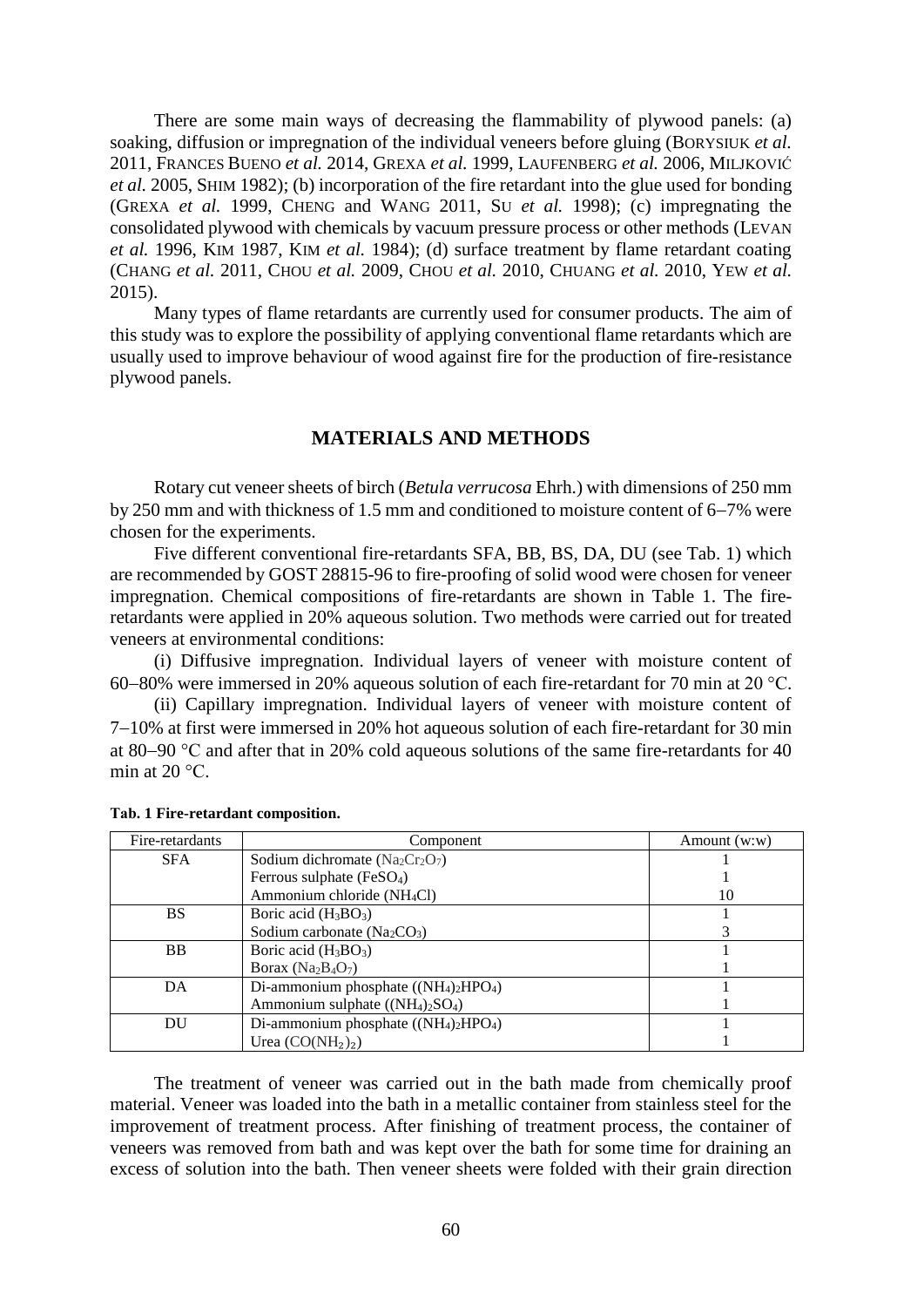perpendicular to each other and maintained during 1 hour for redistribution of fire-retardant. The veneers were then subjected to a second drying process, reconditioned to 6–7% moisture content, and re-weighed.

In addition, five-layer experimental plywood panels were manufactured from impregnated and non-impregnated veneers using commercial phenol-formaldehyde (PF) glue resin. PF resin (solid content of 42 % and viscosity Ford 4/20 of 120 s) was uniformly spread onto one side of the face veneers at  $120 \text{ g/m}^2$ . The veneers were then laid-up into a plywood billet and hot pressed using a pressure of 2.0 MPa at 130 °C for 10 min in a laboratory hot press.

The following properties of impregnated veneers and plywood were determined: absorption of impregnation solution, weight loss, and shear strength (according to EN 314- 1; pre-treatment for humid conditions). A salting-out of chemicals on the surface of treated and dried veneer was also fixed. Prior to mechanical testing, the specimens were conditioned at 20 °C  $\pm$  2 °C and 65 %  $\pm$  2 % relative humidity.

The absorption content per unit volume  $(kg/m<sup>3</sup>)$  may be expressed as:

$$
Absorption = [(m_2 - m_1)/V] \times C \tag{1}
$$

where,  $m_1$  and  $m_2$ : weight of veneer sheet before and after treatment, respectively, kg; C: the concentration of fire-retardant chemical solution, and V: the volume of veneers,  $m<sup>3</sup>$ .

To evaluate the fire behaviour of plywood panels, fire test method "Ceramic pipe" (Fig. 1) according to the GOST 16363-98 standard was carried out. The device for fireresistance test consists of ceramic pipe (the basket) 1 with external sizes  $120 \times 120 \times 300$  mm and the thickness of wall 16 mm. The ceramic pipe was placed on metallic stand 2 with lateral windows for controlling the air supply to the burning zone. The device also consists of a gas burner 3, rheometer 10 for adjusting the natural gas speed, holder 5 of specimens 6, hood 7, exhaust hood 9, thermocouple 8 to measure the temperature of exhaust gases. The scales, potentiometer 4 and stop-watch used as ancillaries. Ten specimens with dimensions of  $150 \times 60$  mm were used for testing. The gas burner is used as the source of the fire (duration of influence 2 min).

Specimens were weighed with an accuracy of less than 0.1 g. Test was performed in a fume cupboard with natural ventilation. Gas burner was ignited and flame height was established of  $15-25$  cm at the gas consumption about 1 litre/min. When the temperature reached 200  $\pm$  5 °C, a hood was took back and fixed specimen was lowered into a ceramic box and simultaneously turns on the stopwatch. The hood was returned to the operating position. After 2 min the gas supply was stopped and the specimen was left to cool in the device, but not less than 20 minutes after the stop of specimen burning. The cooled sample was removed from a ceramic box and kept for 1 h at the room temperature and relative humidity of 70 %. Then, the specimen was weighed.

The efficiency of the treatments was assessed on the resistance of the treated plywood to weight loss (WL):

$$
WL = [(W_b - W_a)/W_b] \times 100\% \tag{2}
$$

Where:  $W<sub>b</sub>$  is the initial weight before the test,

W<sup>a</sup> is the weight after the test, g.

For weight loss and shear strength properties, all multiple comparisons were first subjected to an analysis of variance (ANOVA), and significant ( $\alpha \leq 0.05$ ) differences between mean values of control and treated plywood specimens were determined using Duncan's multiple range test.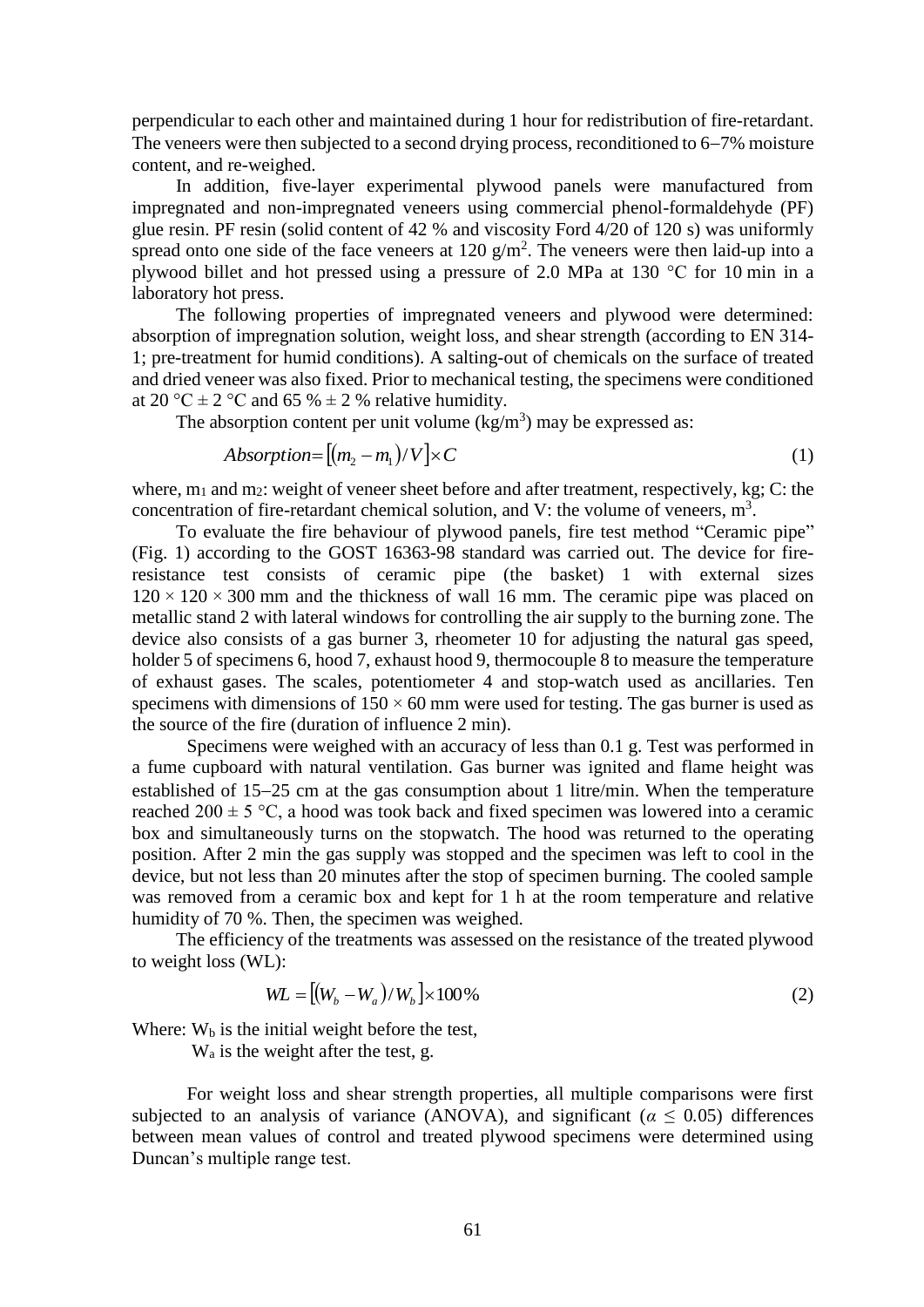

**Fig. 1 A device for testing of fire-resistance of plywood specimens (GOST 16363-98): 1 – ceramic pipe; 2 – metallic stand; 3 – gas burner; 4 – potentiometer; 5 – holder; 6 – specimen; 7 – hood; 8 – thermocouple; 9 – exhaust hood; 10 – rheometer.**

#### **RESULTS AND DISCUSSION**

Absorption of impregnation solution by the veneers, weight loss and shear strength of plywood panels are shown on Figures 2, 3 and 4. Analysis of variance showed that type of fire-retardants and impregnation method has significant effect on the absorption of impregnation solution by the veneers, weight loss and shear strength of plywood panels.

Absorption of impregnation solution was significantly affected both by the fire retardants and method of impregnation. During capillary impregnation the veneer absorbs solution of fire-retardant in  $1.3-2.0$  times more than during the diffusive impregnation. This can be explained by higher temperature of fire-retardant solution during capillary impregnation and therefore improvement of diffusion, which leads to a more intense absorption of solution.

It is known that lower total weight loss implies higher resistance against thermal degradation of fire. The outcomes of weight loss for the treated plywood samples are given in Figure 3. As can be seen, all investigated fire-retardants provide fireproof properties of plywood transferring it into the group of hard inflammable materials ( $I<sup>st</sup>$  group) (WL < 10%) according with the requirements of GOST 16363-98. Fire-resistance of plywood from capillary impregnated veneers was a little bit higher than in the case of using diffusive impregnated veneer. It can be explained by less fire-retardants content in the diffusive impregnated veneer. Although both impregnation methods provide the  $I<sup>st</sup>$  group of heatresistance, it should be noted that diffusive impregnation is carried out at room temperature and accordingly the less energy is needed.

Moreover, it was found that diffusive method of impregnation of moist veneer is characterized by less salting-out of fire-retardants on the veneer surface and their more homogeneous distribution in the middle of veneer, in comparison with capillary method of impregnation of dry veneer.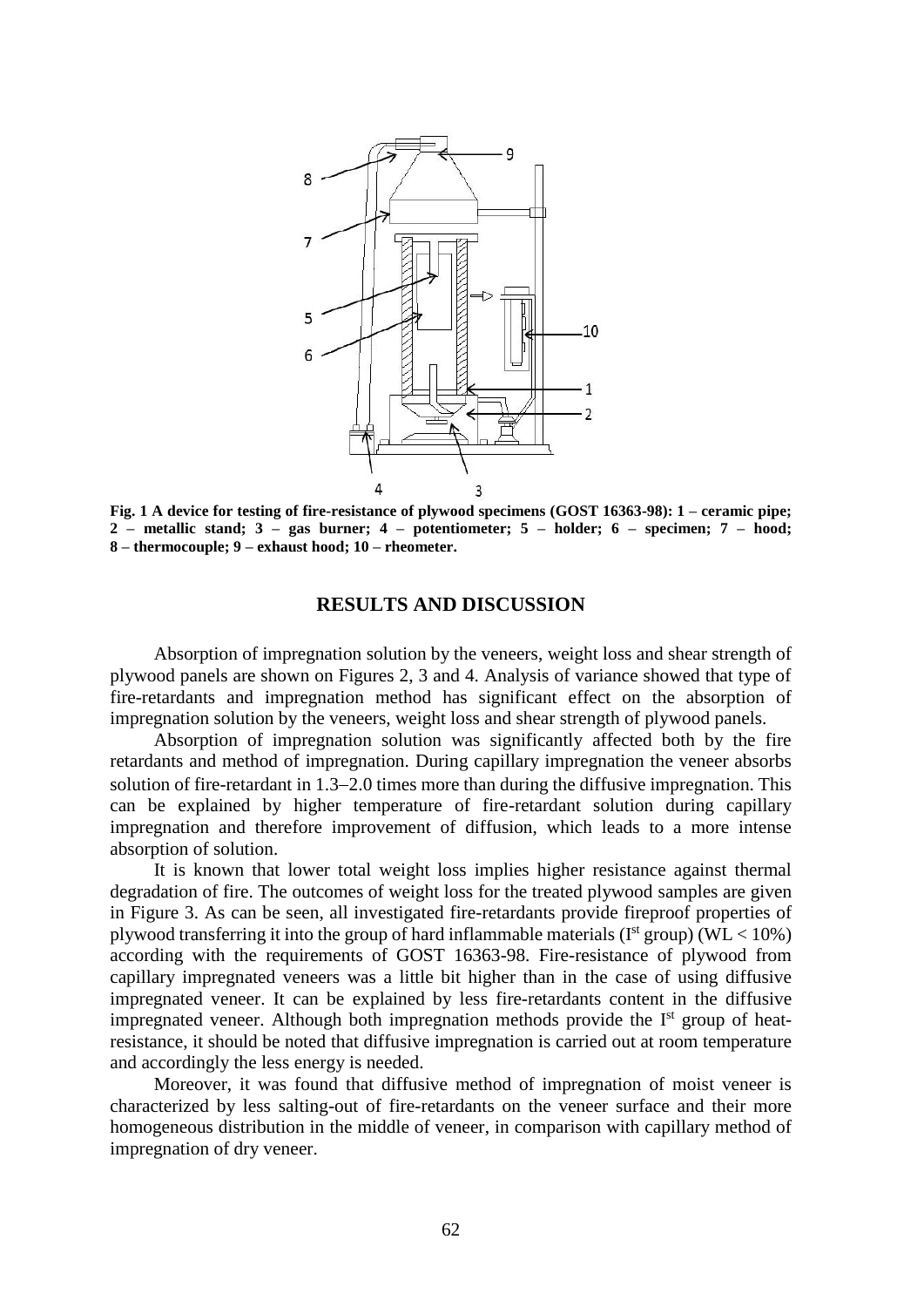

**Fig. 2 Absorption of impregnation solution in veneers for different fire-retardants ("without index" –**



**Fig. 3 Weight loss of plywood samples for different fire-retardants ("without index" – values for capillary method; "with index d" – values for diffusive method).**

The shear strength test is commonly used as a fundamental indicator of the adhesive performance in plywood. Investigated fire-retardants have different effects on the shear strength of plywood (Fig. 4). Plywood specimens from veneer impregnated by BB were destroyed during their boiling. Shear strength values of plywood from veneer impregnated by BS and DU were low and don't meet the requirements of EN 314-2 standard. It can be explained by the negative influence of boric acid on the PF resin consolidation. Moreover, as reported by AYDIN and COLAKOGLU (2007) the layer of borax and boric acid crystals on the veneer surfaces after drying might have been an obstruction to intimate contact between veneer surfaces and adhesive molecules; the other reason for poor bonding after treatment may be the second drying process applied to veneers. Similar results were found in previous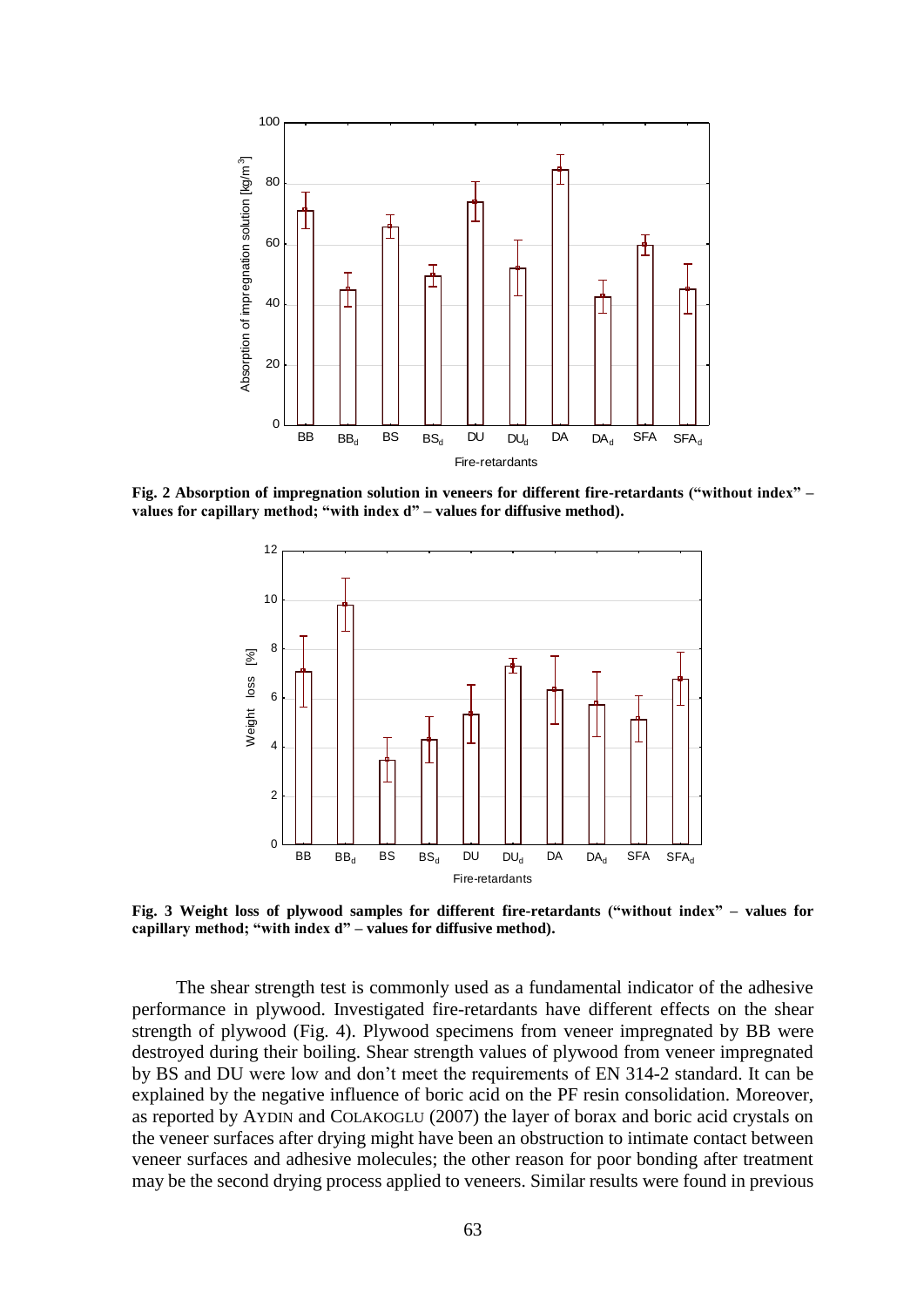studies (BORYSIUK *et al.* 2011, LEBOW and WINANDY 1999). Studies conducted on fire retardant treated plywood (LEBOW and WINANDY 1999) revealed that the treatment improved the flame spread rating of the treated material but caused a reduction in the mechanical properties of this product. Fire retardant induced strength loss depends on the composition and pH of fire retardant chemicals that are used in treatment. Modulus of rupture values showed a very strong correlation between the pH of the fire retardant and strength loss in the plywood test specimens (LEBOW and WINANDY 1999). Therefore, due to the highly acidic or alkaline nature of fire retardants, the pH of the wood veneer that are used in the production of the plywood panels can be affected to the point that sufficient bonding cannot occur during pressing.



**Fig. 4 Shear strength of plywood samples for different fire-retardants ("without index" – values for capillary method; "with index d" – values for diffusive method).**

The plywood panels from veneer impregnated by DA and SFA fulfil the EN standard requirements. But, since ammonium chloride, as basic component part of SFA, is toxic and carcinogenic substance, then the usage and exploitation of such fire-retardant and plywood are undesirable in industry. The DA fire-retardant provides the necessary fire-resistance and shear strength properties of plywood, but it is characterized by an increase corrosive activity (which is caused by the content of ammonium sulphate). Therefore, to reduce corrosion of metals it can be recommended to replace of ammonium sulphate by a less active corrosive substance.

# **CONCLUSIONS**

The obtained result showed that capillary impregnation of birch veneers is the most effective treatment to achieve a good penetration of fire retardants. Although the diffusive impregnation of moist veneer, in comparison with capillary impregnation of dry veneer, is characterized by the less salting-out of fire-retardants on the veneer surface and their more homogeneous distribution in middle of veneer. Moreover, the diffusive method is more energy saving.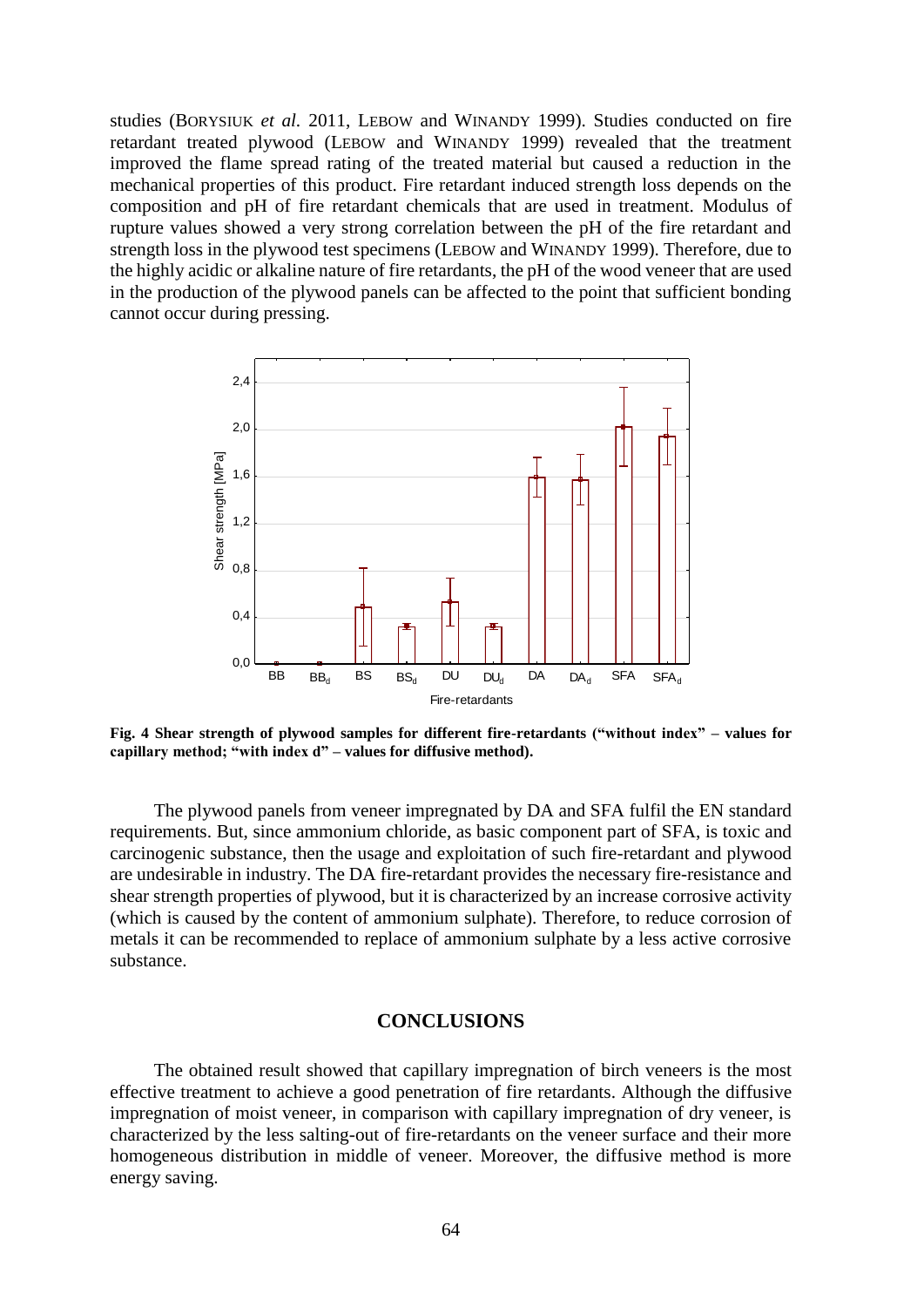The standardized fire-retardants for solid wood can be used for production of fireresistant plywood. The outcomes revealed that all investigated fire-retardants improved the flammability of plywood but caused, except DA and SFA, a reduction in the shear strength of material. The treatment of birch veneers with DA and SFA aqueous solution is the most effective to improve the fire behaviour of plywood. As future works it would be interesting to analyse the effect of adding substances on the reduction of corrosive activity of DA.

## **REFERENCES**

AYDIN, I., COLAKOGLU, G. 2007. Variation in surface roughness, wettability and some plywood properties after preservative treatment with boron compounds. Building and Environment, 2007, 42: 3837–3840.

BORYSIUK, P., KRAJEWSKI, K., BORUSZEWSKI, P., JENCZYK-TOLLOCZKO, I., JABLONSKI, M. 2011. Bonding quality of veneers protected with fireproofing preservation based on diammonium hydrogen phosphate, citric acid and sodium benzoate. Ann. WULS-SGGW, Forestry and Wood Technology, 2011, 73: 158–161.

C[HANG](https://www.researchgate.net/researcher/57837376_Ho_Chang), H., K[UO](https://www.researchgate.net/researcher/2060072459_Zi_How_Kuo), Z.H., T[SAI](https://www.researchgate.net/researcher/2060039151_Kuang_Chung_Tsai), K.C., C[HEN](https://www.researchgate.net/researcher/2025746895_Tien_Li_Chen), T.L. 2011. Analysis on properties of water-based fireretardant nano-coatings. Advanced Materials Research, 2011, 8: 311–313.

C[HENG](https://www.researchgate.net/researcher/2026521072_Rui-Xiang_Cheng), R.-X., W[ANG](https://www.researchgate.net/researcher/2026614414_Qing-Wen_Wang), Q.-W. 2011. The influence of FRW-1 fire retardant treatment on the bonding of plywood. Journal of Adhesion Science and Technology, 2011, 25(14): 1715–1724.

CHUANG, C.-S., TSAI, K.-C., YANG, T.-H., WANG, M.-K., KO, C.-H. 2010. Effects of intumescent formulation of vinyl acetate-based coating on flame-retardancy of thin painted red lauan (*Parashorea*  spp.) plywood. XXIII World Congress Seoul, Korea 23–28 August 2010.

C[HOU](https://www.researchgate.net/researcher/81475362_Chuen-Shii_Chou), C.-S., L[IN](https://www.researchgate.net/researcher/81337521_Sheau-Horng_Lin), S.-H., W[ANG](https://www.researchgate.net/researcher/2003515116_Chin-I_Wang), C.-I., L[IU](https://www.researchgate.net/researcher/2016955631_Kuan-Hung_Liu), K.-H. 2010. A hybrid intumescent fire retardant coating from cake and eggshell-type IFRC. Powder Technology, 2010, 198(1):149–156.

CHOU, C.-S., LIN, S.-H., WANG, C.-I. 2009. Preparation and characterization of the intumescent fire retardant coating with a new flame retardant. Advanced Powder Technology, 2009, 20: 169–176.

EN 314-1: 2005. Plywood. Bonding quality. Part 1: Test methods. Brussels: European Committee for Standardization. 2005.

FRANCES BUENO, A.B., NAVARRO BANON, M.V., MARTINEZ DE MORENTIN, L., MORATALLA GARCIA, J. 2014. Treatment of natural wood veneers with nano-oxides to improve their fire behaviour. 2<sup>nd</sup> International Conference on Structural Nano Composites. 2014, 64.

GOST 16363-98. Fire protective means for wood. Methods for determination of fire protective properties. Moscow, 1998, 6p.

GOST 28815-96. Aqueous solutions of wood protective means. Specifications. Kyjiv, 1998, 36p.

GREXA, O., HORVÁTHOVÁ, E., BEŠINOVÁ, O., LEHOCKÝ, P. 1999. Flame retardant treated plywood. [Polymer Degradation and Stability,](http://www.sciencedirect.com/science/journal/01413910) 1999, [64\(3\)](http://www.sciencedirect.com/science/journal/01413910/64/3): 529–533.

K[IM](https://www.researchgate.net/researcher/2051735054_Jong-Man_Kim),J.M. 1987. Studies on press drying and dynamic elastic modulus of plywood treated with boric acid. Journal of the Korean Wood Science and Technology, 1987, 15(3).

K[IM](https://www.researchgate.net/researcher/2051223540_Jong-Man_Kim), J.-M., C[HUNG](https://www.researchgate.net/researcher/2051339103_Woo-Yang_Chung), W.-Y., L[EE](https://www.researchgate.net/researcher/2051323287_Phil-Woo_Lee), P.-W. 1984. A comparative study on the mechanical properties of plywood treated with several fire retardant chemicals (I) - Effect of soaking time on the static bending strength of treated plywood. Journal of the Korean Wood Science and Technology, 1984, 12(2).

LAUFENBERG, T.,·AYRILMIS, N.,·WHITE, R. 2006. Fire and bending properties of blockboard with fire retardant treated veneers. Holz als Roh- und Werkstoff, 2006, 64: 137–143.

LEBOW, S.T., WINANDY, J.E. 1999. Effect of fire-retardant treatments on plywood pH and the relationship of pH to strength properties. Wood Science and Technology, 1999, 33(4): 285–298.

LEVAN, S.L., KIM, J.M., NAGEL, R.J., EVANS, J.W. 1996. Mechanical properties of fire-retardanttreated plywood after cyclic temperature exposure. Forest Products Journal, 1996, 46(5): 64–71.

LEVAN, S.L., WINANDY, J.E. 1990. Effects of fire retardant treatments on wood strength: a review. Wood and Fiber Science, 1990, 22(1): 113–131.

MARTINKA, J., KAČÍKOVÁ, D., HRONCOVÁ, E., LADOMERSKÝ, J. 2012. Experimental determination of the effect of temperature and oxygen concentration on the production of birch wood main fire emissions. Journal of Thermal Analysis and Calorimetry, 2012, 110(1): 193–198.